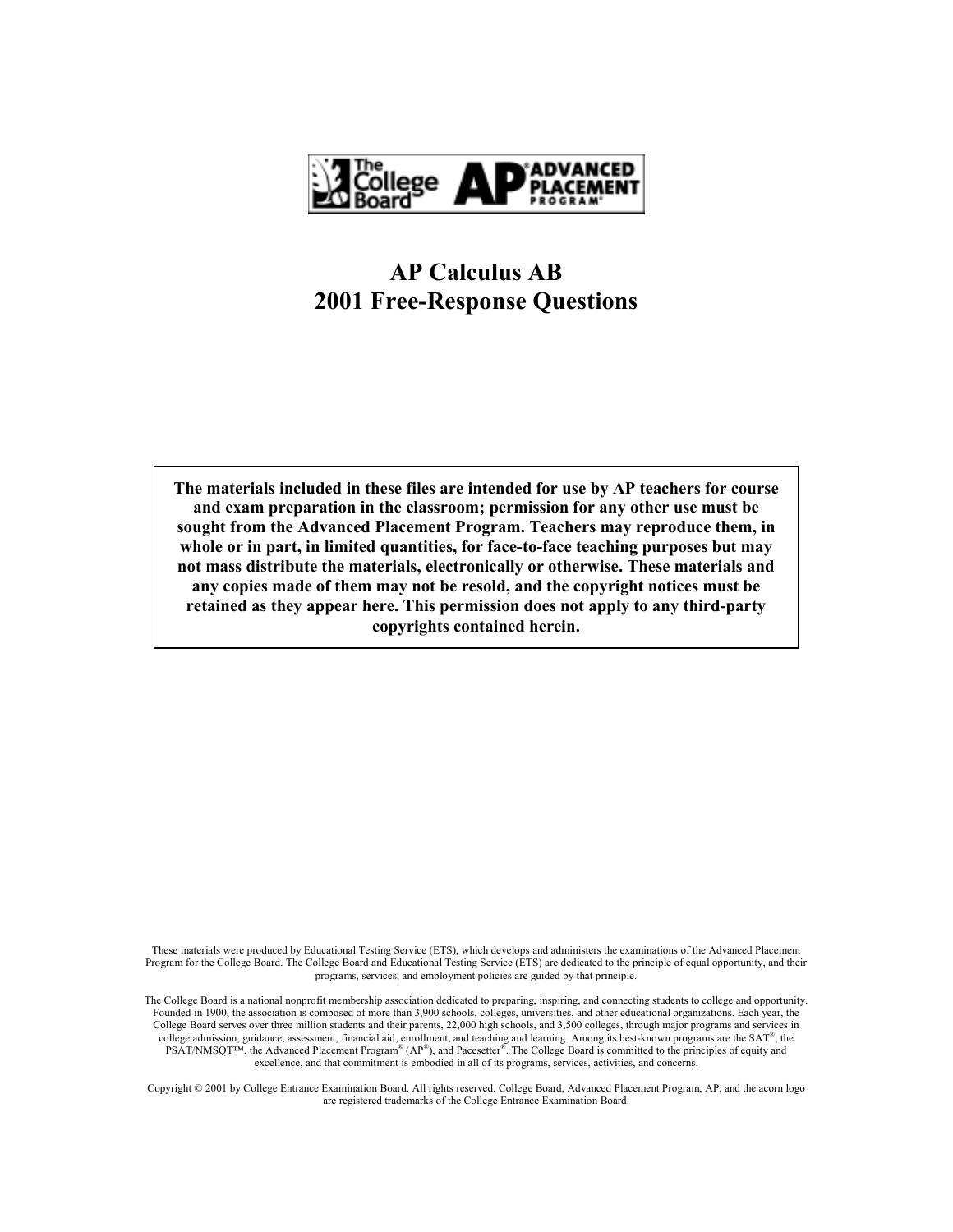## **CALCULUS AB SECTION II, Part A Time—45 minutes Number of problems—3**

**A graphing calculator is required for some problems or parts of problems.**



- 1. Let *R* and *S* be the regions in the first quadrant shown in the figure above. The region *R* is bounded by the *x*-axis and the graphs of  $y = 2 - x^3$  and  $y = \tan x$ . The region *S* is bounded by the *y*-axis and the graphs of *y* = 2 –  $x^3$  and *y* = tan *x*.
	- (a) Find the area of *R*.
	- (b) Find the area of *S*.
	- (c) Find the volume of the solid generated when *S* is revolved about the *x*-axis.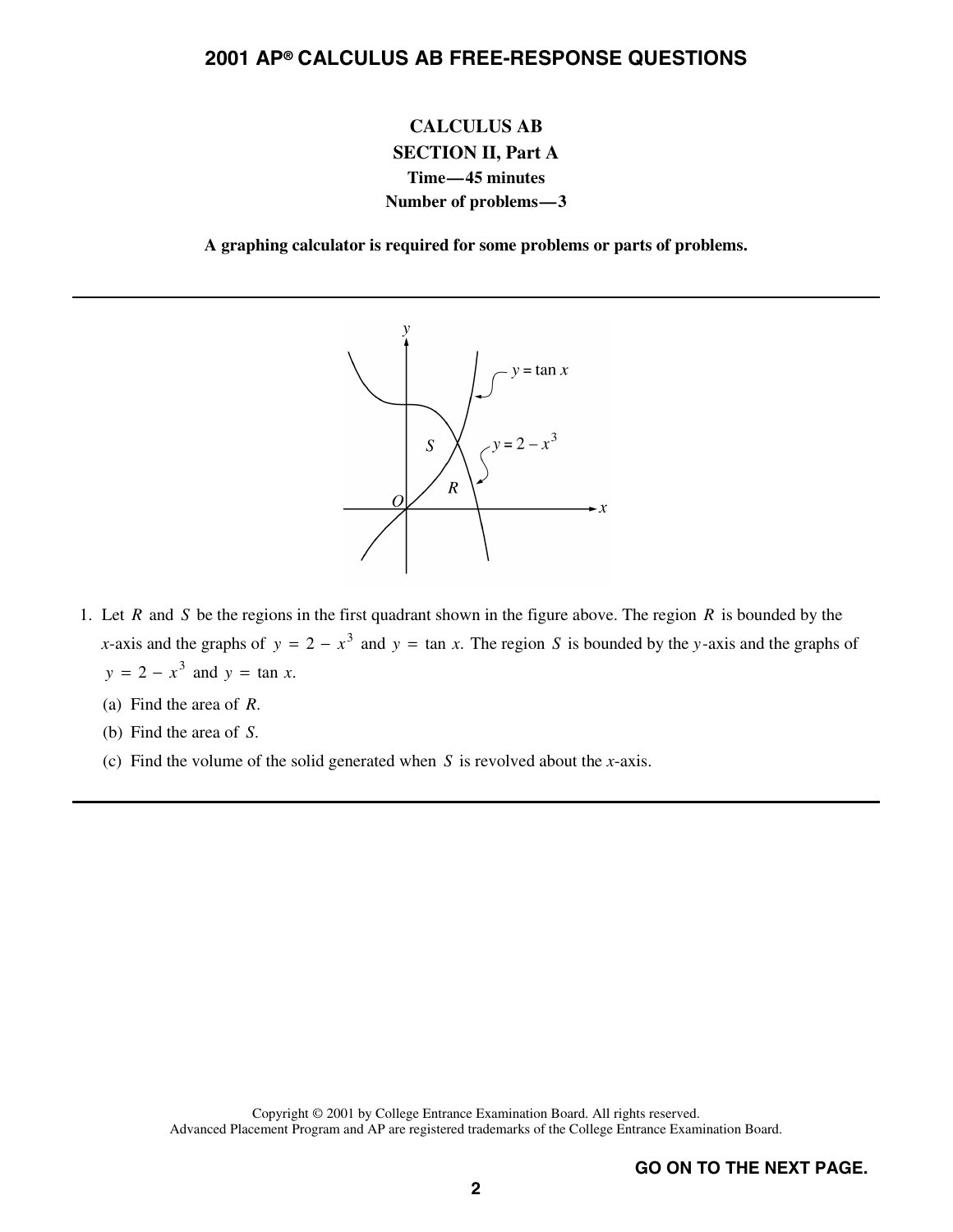| t      | W(t) |
|--------|------|
| (days) | C)   |
| 0      | 20   |
| 3      | 31   |
| 6      | 28   |
| 9      | 24   |
| 12     | 22   |
| 15     | 21   |

- 2. The temperature, in degrees Celsius (°C), of the water in a pond is a differentiable function *W* of time *t*. The table above shows the water temperature as recorded every 3 days over a 15-day period.
	- (a) Use data from the table to find an approximation for  $W'(12)$ . Show the computations that lead to your answer. Indicate units of measure.
	- (b) Approximate the average temperature, in degrees Celsius, of the water over the time interval  $0 \le t \le 15$ days by using a trapezoidal approximation with subintervals of length  $\Delta t = 3$  days.
	- (c) A student proposes the function *P*, given by  $P(t) = 20 + 10te^{(-t/3)}$ , as a model for the temperature of the water in the pond at time  $t$ , where  $t$  is measured in days and  $P(t)$  is measured in degrees Celsius. Find *P*'(12). Using appropriate units, explain the meaning of your answer in terms of water temperature.
	- (d) Use the function *P* defined in part (c) to find the average value, in degrees Celsius, of  $P(t)$  over the time interval  $0 \le t \le 15$  days.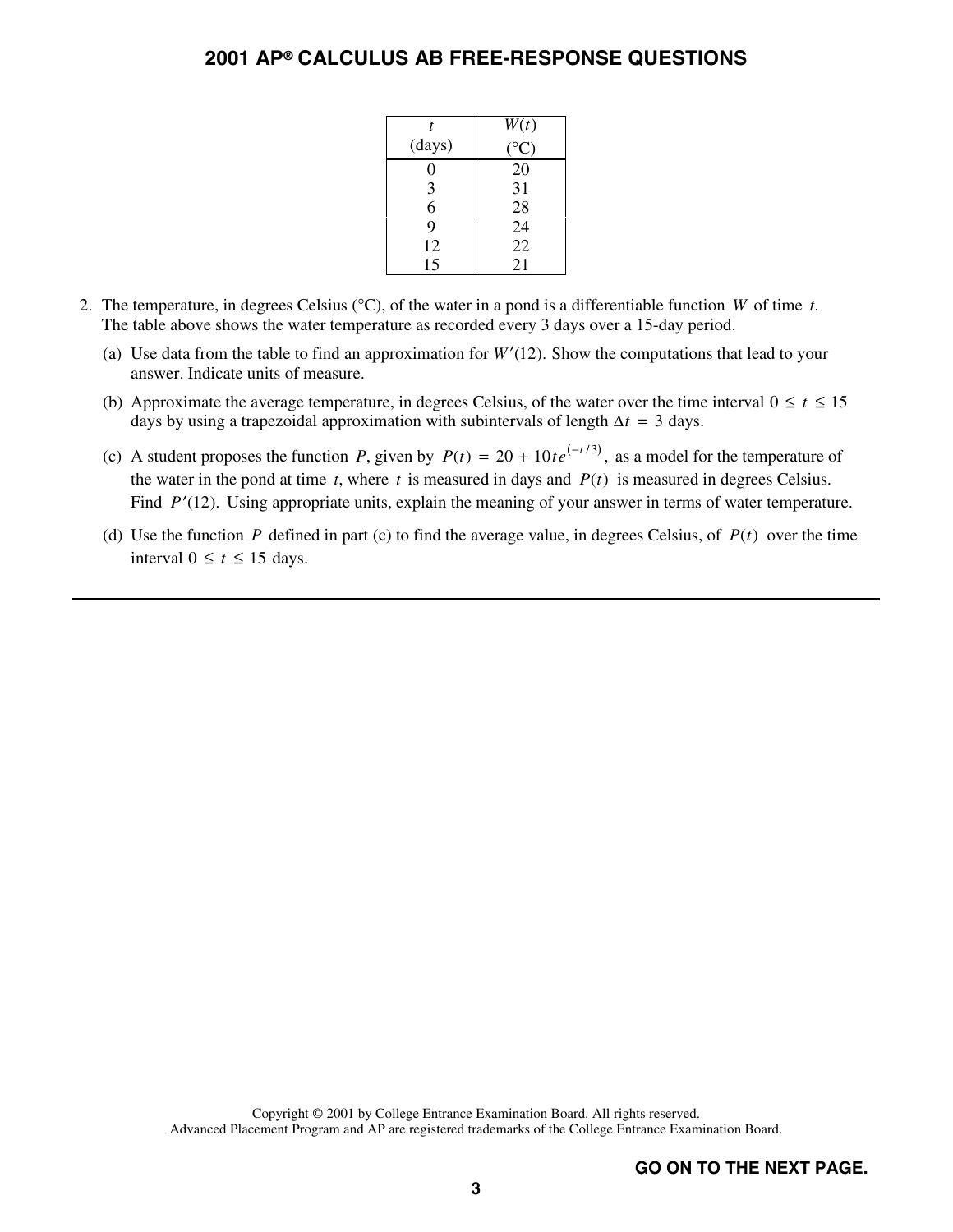

- 3. A car is traveling on a straight road with velocity 55 ft/sec at time  $t = 0$ . For  $0 \le t \le 18$  seconds, the car's A can is traveling on a straight road with velocity 33 rosec at thile  $t = 0$ . For  $0 \le t \le 18$  acceleration  $a(t)$ , in ft/sec<sup>2</sup>, is the piecewise linear function defined by the graph above.
	- (a) Is the velocity of the car increasing at  $t = 2$  seconds? Why or why not?
	- (b) At what time in the interval  $0 \le t \le 18$ , other than  $t = 0$ , is the velocity of the car 55 ft/sec? Why?
	- (c) On the time interval  $0 \le t \le 18$ , what is the car's absolute maximum velocity, in ft/sec, and at what time does it occur? Justify your answer.
	- (d) At what times in the interval  $0 \le t \le 18$ , if any, is the car's velocity equal to zero? Justify your answer.

### **END OF PART A OF SECTION II**